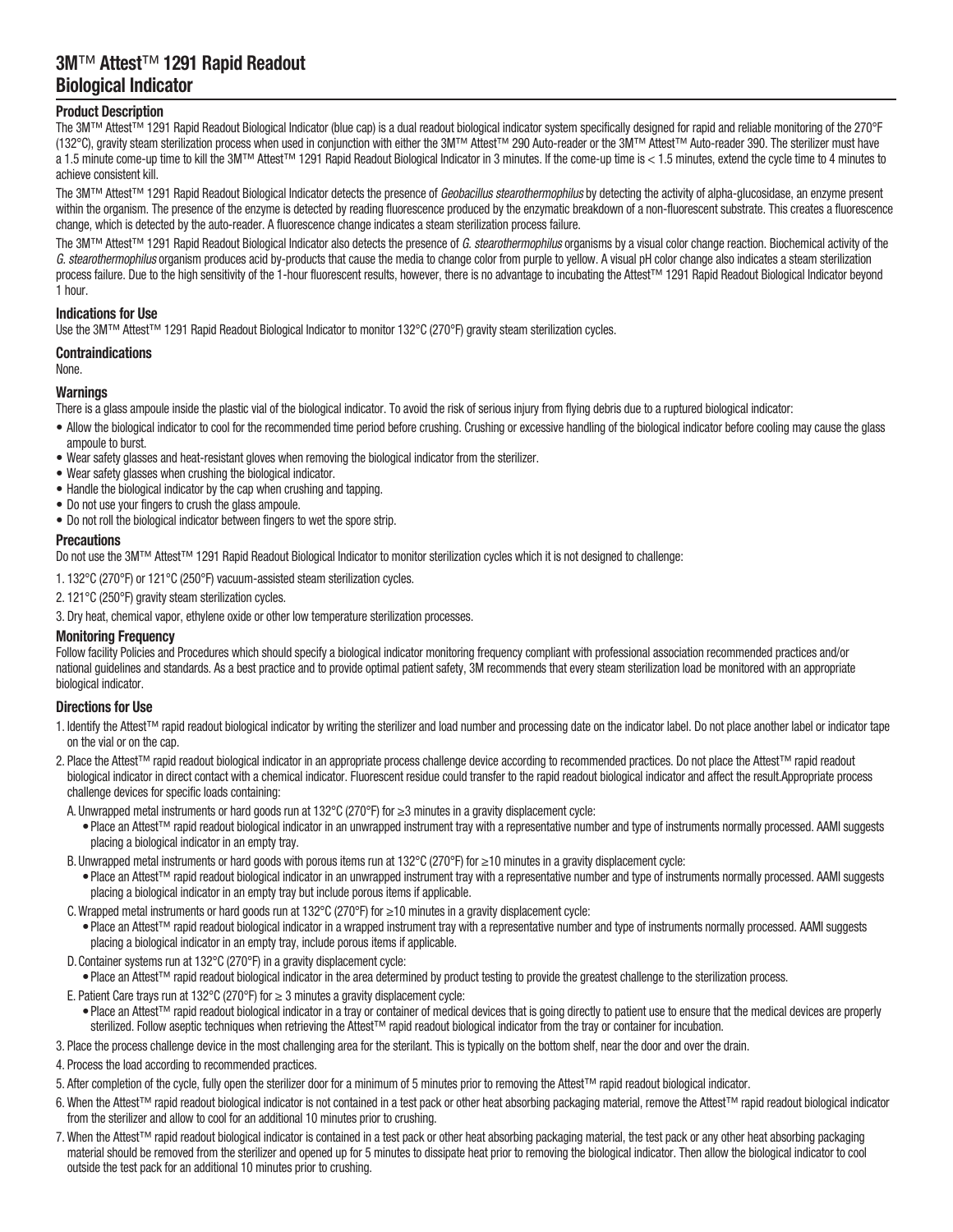- 8. Check the throughput chemical indicator (CI) on the label of the Attest™ rapid readout biological indicator. A color change from rose to brown/black confirms that the biological indicator has been exposed to the steam sterilization process. This CI color change does not indicate that the sterilization process was sufficient to achieve sterility. If the chemical indicator is unchanged, check the sterilization process monitoring controls and investigate placement of the biological indicator in the sterilizer.
- 9. While wearing safety glasses, press the cap down. Crush the glass ampoule of the biological indicator in the crusher well of the auto-reader. Hold the biological indicator by the cap and tap on a hard surface until media wets strip at bottom of the vial, and then place the biological indicator in an auto-reader incubation well configured to incubate Attest™ 1291 Rapid Readout Biological Indicators. See Attest™ Auto-reader Operator's Manual for further details.
- 10. Each day that a processed Attest™ 1291 Rapid Readout Biological Indicator is incubated, crush, tap and incubate at least one non‑processed Attest™ 1291 Rapid Readout Biological Indicator to use as a positive control. Write a "C" (for "control") and the date on the label. The positive control should be from the same manufacturing date and lot number as the processed biological indicator. Incubating a positive control helps ensure:
	- correct incubation temperatures are met,
	- • viability of spores have not been altered due to improper storage temperature, humidity or proximity to chemicals,
	- capability of media to promote rapid growth, and
	- • proper functioning of Attest™ Auto‑reader.
- 11.Incubation and Reading:

Incubate the positive control and processed Attest™ 1291 Rapid Readout Biological Indicators for 1 hour at 60 ± 2°C (140 ± 3°F) in a 3M™ Attest™ 290 Auto-reader or a 3M™ Attest<sup>™</sup> Auto-reader 390. See the applicable auto-reader Operator's Manual for the proper use of this equipment. The auto-readers automatically take readings and may indicate a positive result in less than 1 hour. The final fluorescent negative biological indicator reading is made at 1 hour. After the final reading is obtained the processed biological indicator may be discarded.

The processed biological indicator and the positive control may also be further incubated at 60°C for a visual pH color change result. Examine the biological indicator for early detection of positive results (i.e., media turns yellow) at convenient time intervals such as 6, 12 and 18 hours. The final negative reading (media remains purple) for a visual pH color change is made at 24 hours. The positive control should show a yellow color change of the growth media within 24 hours.

#### Interpretation of Results:

# Fluorescent Result

The positive (unprocessed) control biological indicator must provide a positive result [red light on the 3M™ Attest™ 290 Auto-reader or plus symbol (+) on the LCD display of the 3M™ Attest™ Auto-reader 390]. If the positive biological indicator control reads negative [green light on the 3M™ Attest™ 290 Auto-reader or minus symbol (-) on the LCD display of the 3M™ Attest™ Auto-reader 390], refer to the applicable auto-reader Operator's Manual Troubleshooting section. Retest the auto-reader with a new positive control biological indicator. The processed biological indicator results are not valid until the positive biological indicator control reads positive.

With a processed biological indicator, a positive [red light on the 3M™ Attest™ 290 Auto-reader or plus symbol (+) on the LCD display of the 3M™ Attest™ Auto-reader 390] means a sterilization process failure has occurred. A negative [green light on the 3M™ Attest™ 290 Auto-reader or minus symbol (-) on the LCD display of the 3M™ Attest™ Auto-reader 390] after 1 hour of incubation indicates an acceptable sterilization process.

#### pH Color Change Result (Optional)

The appearance of a yellow color in the processed indicator demonstrates bacterial growth and a sterilization process failure. No color change (i.e. media remains purple) indicates an adequate sterilization process. A final negative result is made after 24 hours of incubation. The positive control indicator should show a color change from purple to yellow for the processed indicator results to be valid.

12. Immediately act on any positive biological indicator results. Always retest the sterilizer and do not use sterilizer for processing loads until three consecutive biological indicator results are negative.

### **Disposal**

Dispose of used Attest™ rapid readout biological indicators according to your healthcare facility's policy. You may wish to sterilize any positive biological indicators at 132°C/270°F for 10 minutes in a gravity- displacement steam sterilizer prior to disposal.

#### **Storage**

- • Best stored in the original box under normal room conditions: 15-30ºC (59-86ºF) and 35-60% relative humidity.
- Do not store these biological indicators near sterilants or other chemicals.

### Validation of Reduced Incubation Time (Readout Reliability Data)

The 1-hour and 24-hour incubation times have been correlated with a 7-day incubation period. Sterilized indicators were examined daily for detection of a visual pH color change. The 1‑hour fluorescence change reading and the 24‑hour visual pH color change readings were compared to the 7‑day visual pH color change readings to determine the readout reliability of the indicator. Readout reliability of the Attest™ 1291 rapid readout biological indicator was determined using the sensitivity calculation described below:

Sensitivity  $=$  (Number of Growth Positives after 168 hours) – (Number of False Negatives)  $\times$  100

Number of Growth Positives after 168 Hours

# Attest™ 1291 Rapid Readout Biological Indicators 132°C (270°F) Gravity Displacement Steam Sterilization Process Validation of Reduced Incubation Time ‑ Readout Reliability Summary

| <b>Sterilization</b><br><b>Process</b>          | <b>Incubation</b><br>Temperature  | # Tested | # Growth<br>Positives at<br>168 hours | Growth                              |                            | Fluorescence                          |                           |
|-------------------------------------------------|-----------------------------------|----------|---------------------------------------|-------------------------------------|----------------------------|---------------------------------------|---------------------------|
|                                                 |                                   |          |                                       | # False<br>Negatives at<br>24 hours | Sensitivity at<br>24 hours | # False<br>Negatives at<br>60 minutes | Sensitivity at 60 minutes |
| 132°C (270°F)<br>Gravity<br><b>Displacement</b> | $60^{\circ}$ C (140 $^{\circ}$ F) | 880      | 533                                   | 13                                  | 97.6%                      |                                       | 100%                      |

These data demonstrate that ≥ 97% of the 7-day (i.e. 168 hours) growth visual positives were detected by fluorescence within 1 hour of incubation and by the visual pH color within 24 hours of incubation. The 3M™ Attest™ 1291 Rapid Readout Biological Indicator therefore meets readout reliability of ≥97% for the 1-hour fluorescence results and the 24-hour visual color change results.